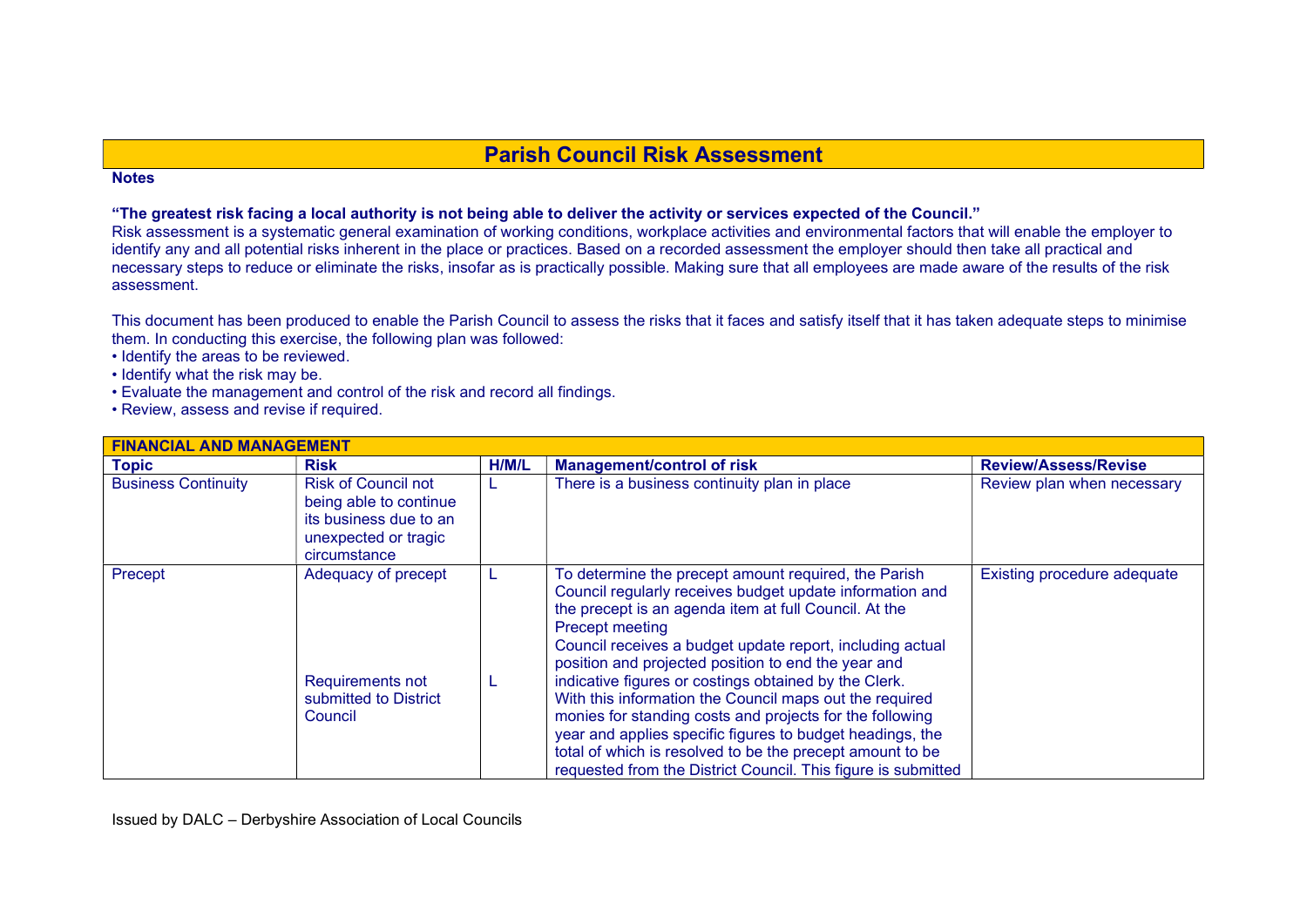|                                 | Amount not received by<br><b>District Council</b>                   |        | by the Clerk in writing to the District Council.<br>The Clerk informs Council when the monies are received<br>(approx May time).                                                                                                                                                                                                                                                                         |                                                                                                                                                                                                                                |
|---------------------------------|---------------------------------------------------------------------|--------|----------------------------------------------------------------------------------------------------------------------------------------------------------------------------------------------------------------------------------------------------------------------------------------------------------------------------------------------------------------------------------------------------------|--------------------------------------------------------------------------------------------------------------------------------------------------------------------------------------------------------------------------------|
| <b>Financial Records</b>        | Inadequate records<br><b>Financial irregularities</b>               | L<br>L | The Council has Financial Regulations which set out the<br>requirements.                                                                                                                                                                                                                                                                                                                                 | Existing procedure adequate.<br><b>Review the Financial</b><br>Regulations when necessary.                                                                                                                                     |
| <b>Bank and Banking</b>         | Inadequate checks<br><b>Bank mistakes</b><br>Loss<br><b>Charges</b> | L      | The Council has Financial Regulations which set out the<br>requirements for banking, cheques and reconciliation of<br>accounts.<br>The bank does make occasional errors in processing<br>cheques which are discovered when the Clerk reconciles<br>the bank accounts once a month when the statement<br>arrive, these are dealt with immediately by informing the<br>bank and awaiting their correction. | Existing procedure adequate.<br><b>Review the Financial</b><br>Regulations when necessary<br>and bank signatory list when<br>necessary, especially after<br>an AGM and an election.<br>Monitor the bank statements<br>monthly. |
| Cash                            | Loss through theft or<br>dishonesty                                 | L      | The Council has Financial Regulations which set out the<br>requirements. Cash received is banked within 3 banking<br>days. There is no petty cash or float.                                                                                                                                                                                                                                              | Existing procedure adequate.<br><b>Review the Financial</b><br>Regulations when necessary.                                                                                                                                     |
| <b>Reporting and Auditing</b>   | Information<br>communication                                        | L      | A monitoring statement is produced regularly before each<br>Council meeting with the agenda, discussed and approved<br>at the meeting. This statement includes, bank<br>reconciliation, budget update, and a breakdown of receipts<br>and payments balanced against the bank.                                                                                                                            | <b>Existing communication</b><br>procedures adequate.                                                                                                                                                                          |
|                                 | Compliance                                                          | M      | Council should regularly audit internally to comply with the<br><b>Fidelity Guarantee.</b>                                                                                                                                                                                                                                                                                                               | Council annually to appoint a<br><b>Councillor Auditor for Fidelity</b><br>Compliance.                                                                                                                                         |
| <b>Direct costs</b><br>Overhead | Goods not supplied but<br>billed                                    | L      | The Council has Financial Regulations which set out the<br>requirements.                                                                                                                                                                                                                                                                                                                                 | Existing procedure adequate.<br><b>Review the Financial</b>                                                                                                                                                                    |
| expenses<br><b>Debts</b>        | Incorrect invoicing                                                 | L      | At each Council meeting the list of invoices awaiting<br>approval is distributed to Councillors, and considered.                                                                                                                                                                                                                                                                                         | Regulations when necessary.                                                                                                                                                                                                    |
|                                 | Cheque payable<br>incorrect                                         | L      | One Councillor is nominated to check each invoice against<br>the cheque book and associated paperwork and initials the<br>invoices. Council approves the list of requests for payment.                                                                                                                                                                                                                   |                                                                                                                                                                                                                                |
|                                 | Loss of stock                                                       |        | The Council has minimal stocks, these are checked and<br>monitored by the Clerk.                                                                                                                                                                                                                                                                                                                         |                                                                                                                                                                                                                                |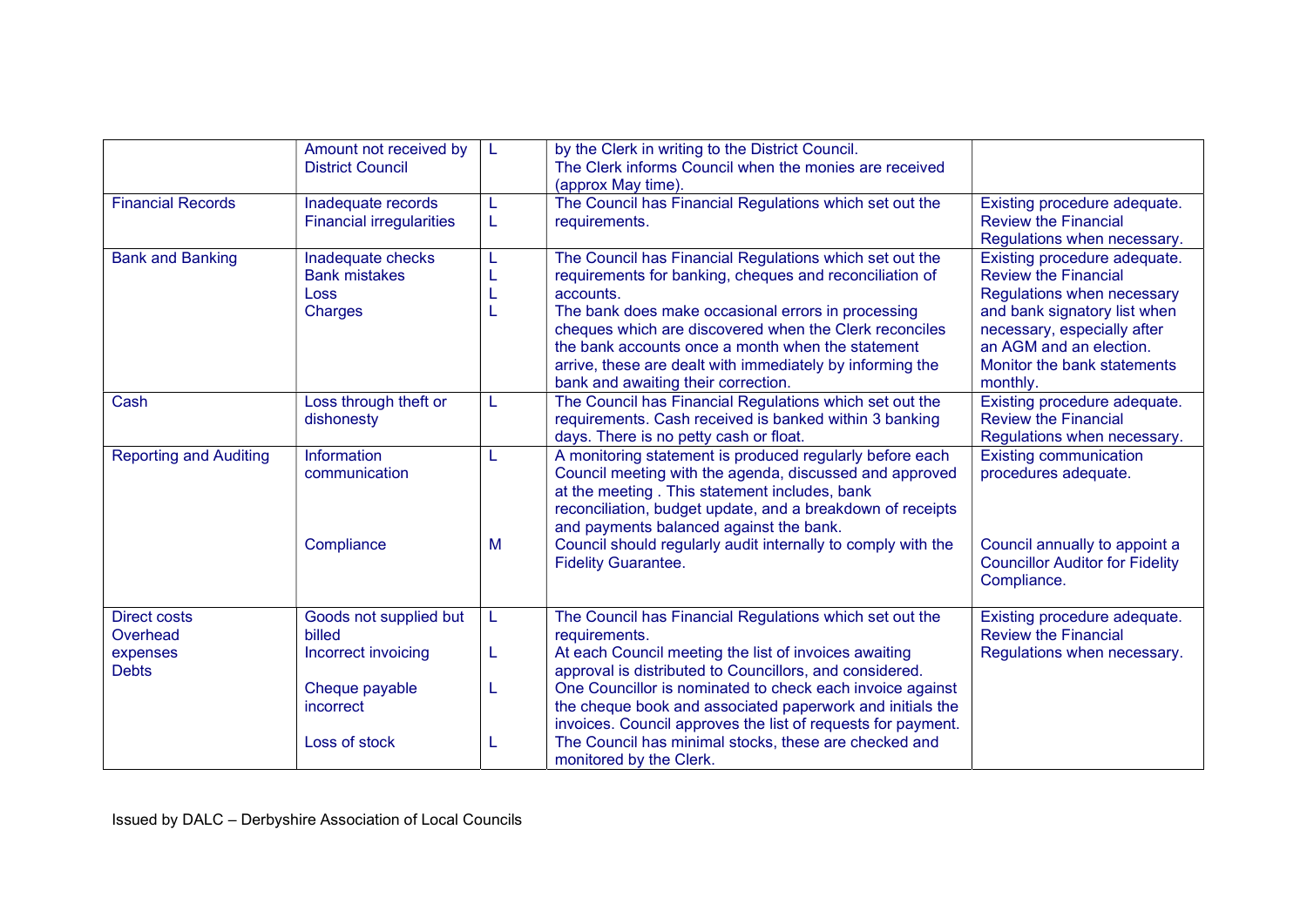|                                        | <b>Unpaid invoices</b>                                                                                               |   | Unpaid invoices to the Council for adverts in the newsletter<br>or services are pursued and where possible, payment is<br>obtained in advance.                                                                                                                                                                                                         |                                                                                                                                      |
|----------------------------------------|----------------------------------------------------------------------------------------------------------------------|---|--------------------------------------------------------------------------------------------------------------------------------------------------------------------------------------------------------------------------------------------------------------------------------------------------------------------------------------------------------|--------------------------------------------------------------------------------------------------------------------------------------|
| <b>Grants and</b><br>support - payable | Power to pay<br><b>Authorisation of Council</b><br>to pay                                                            |   | All such expenditure goes through the required Council<br>process of approval, minuted and listed accordingly if a<br>payment is made using the S137 power of expenditure.                                                                                                                                                                             | Existing procedure adequate.<br>Parish Councillors request a<br>S137 rules if required.                                              |
| Grants - receivable                    | <b>Receipts of Grant</b>                                                                                             | L | The Parish Council does not presently receive any regular<br>grants. One off grants would come with terms and<br>conditions to be satisfied.                                                                                                                                                                                                           | Procedure would need to be<br>formed, if required.                                                                                   |
| Charges - rentals<br>payable           | Payments of charges,<br>leases, rentals                                                                              |   | The Parish Council leases (add in details here if<br>appropriate) from (add details) -invoices payable for the<br>rental amounts will be/are entered into the normal payment<br>system for authorisation.                                                                                                                                              | Existing procedure adequate.                                                                                                         |
| Charges - rentals<br>receivable        | Receipt of rental                                                                                                    |   | Example - Football Pitches - The Clerk issues an<br>agreement for usage and a monitoring form along with the<br>invoice. Both parties sign the agreement and the Parish<br>Council copy is held in Parish Council records. The cheque<br>is received and banked. The Parish Council is notified<br>accordingly.                                        | Existing procedure adequate.<br>Review agreement and fees<br>annually. Ensure payment<br>and copy of insurance<br>document received. |
|                                        | Insurance implication                                                                                                | M | The Football Club arranges its own insurance and provides<br>a copy to the Parish Council each year. (add your own<br>details as appropriate)                                                                                                                                                                                                          |                                                                                                                                      |
| <b>Best value Accountability</b>       | Work awarded<br>incorrectly<br>Overspend on services                                                                 | M | Normal Parish Council practice would be to seek, if<br>possible, more than one quotation for any substantial work<br>required to be undertaken or goods. For major contract<br>services, formal competitive tenders would be sought. If a                                                                                                              | Existing procedure adequate.<br>Include when reviewing<br><b>Financial Regulations.</b>                                              |
|                                        |                                                                                                                      |   | problem is encountered with a contract the Clerk would<br>investigate the situation, check the quotation/tender,<br>research the problem and report to Council.                                                                                                                                                                                        |                                                                                                                                      |
| Salaries and associated<br>costs       | Salary paid incorrectly<br>Wrong hours paid<br>Wrong rate paid<br>False employee<br>Wrong deductions of NI<br>or Tax |   | The Parish Council authorises the appointment of all<br>employees through a Personnel Committee. Salary rates<br>are assessed annually by the same Committee and applied<br>on 1 April each year. Salary analysis and slips are<br>produced by the Clerk monthly together with a schedule of<br>payments to the Inland Revenue (for Tax and NI). These | Existing appointment and<br>payment system is adequate.                                                                              |

Issued by DALC – Derbyshire Association of Local Councils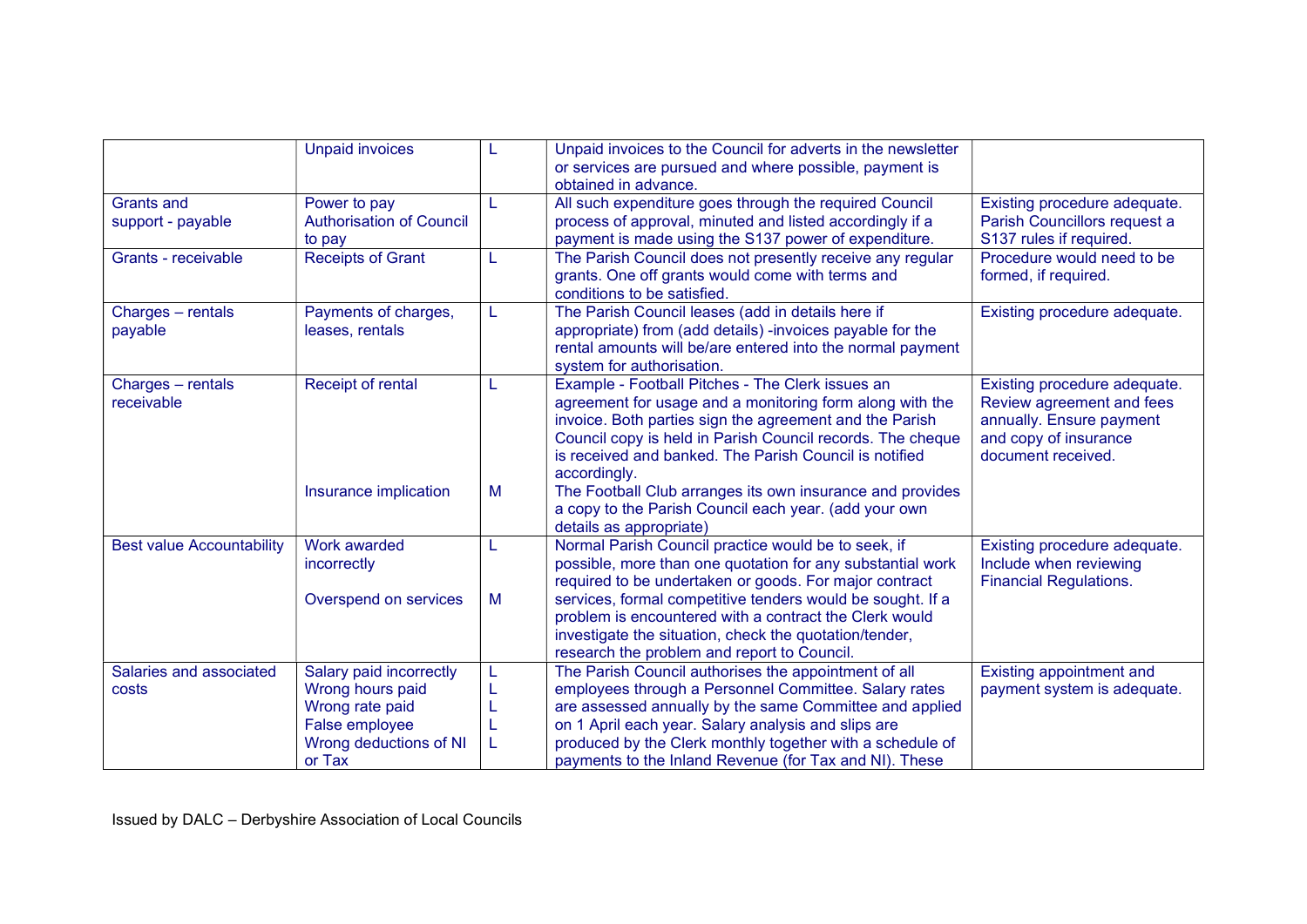|                              | <b>Unpaid Tax &amp; NI</b><br>contributions to the<br><b>Inland Revenue</b> | L      | are inspected at the Council meetings and signed off. The<br>Tax and NI is worked out using an Inland Revenue<br>computer programme updated annually. All Tax and NI<br>payments are submitted in the Inland Revenue Annual<br>Return.<br>The Lengthsmen/maintenance staff (fill out as appropriate)<br>each submit a weekly time sheet containing hours, tasks.<br>These are checked and initialled by the Clerk and<br>submitted into the records. Each has a contract of<br>employment and job description.<br>The Clerk does not keep a time sheet and has a contract of<br>employment and job description.<br>All contracts of employment contain a section on<br>overpayment and recoup. |                                                                                |
|------------------------------|-----------------------------------------------------------------------------|--------|------------------------------------------------------------------------------------------------------------------------------------------------------------------------------------------------------------------------------------------------------------------------------------------------------------------------------------------------------------------------------------------------------------------------------------------------------------------------------------------------------------------------------------------------------------------------------------------------------------------------------------------------------------------------------------------------|--------------------------------------------------------------------------------|
| <b>Employees</b>             | Loss of key personnel<br>Fraud by staff                                     | L<br>L | Reference to the Continuity Plan should be made in case<br>of loss of key personnel.<br>The requirements of the Fidelity Guarantee insurance to be                                                                                                                                                                                                                                                                                                                                                                                                                                                                                                                                             | Existing procedure adequate.                                                   |
|                              |                                                                             |        | adhered to with regards to Fraud.                                                                                                                                                                                                                                                                                                                                                                                                                                                                                                                                                                                                                                                              |                                                                                |
|                              | Actions undertaken by<br>staff                                              | L      | The Clerk should be provided with relevant training,<br>reference books, access to assistance and legal advice<br>required to undertake the role.                                                                                                                                                                                                                                                                                                                                                                                                                                                                                                                                              | Purchase revised books.<br>Membership of the<br><b>SLCC/Norfolk ALC.</b>       |
|                              | <b>Health &amp; Safety</b>                                                  | L      | The Lengthsman/Maintenance staff (fill as appropriate)<br>should be provided with adequate direction and safety<br>equipment needed to undertake the roles, ie. protective<br>clothing and training.                                                                                                                                                                                                                                                                                                                                                                                                                                                                                           | Monitor working conditions,<br>safety requirements and<br>insurance regularly. |
| <b>Councillor allowances</b> | <b>Councillors over-paid</b><br>Income tax deduction                        | L      | No allowances are allocated to Parish Councillors                                                                                                                                                                                                                                                                                                                                                                                                                                                                                                                                                                                                                                              | No procedure required                                                          |
| <b>Election costs</b>        | Risk of an election cost                                                    | L/M    | Risk is higher in an election year. When an election is due<br>the Clerk will obtain an estimate of costs from the District<br>Council for a full election and an uncontested election.<br>There are no measures which can be adopted to minimise<br>the risk of having a contested election as this is a<br>democratic process and should not be stifled.                                                                                                                                                                                                                                                                                                                                     | Existing procedure adequate                                                    |
| <b>VAT</b>                   | Re-claiming/charging                                                        | L      | The Council has Financial Regulations which set out the                                                                                                                                                                                                                                                                                                                                                                                                                                                                                                                                                                                                                                        | <b>Existing procedure adequate</b>                                             |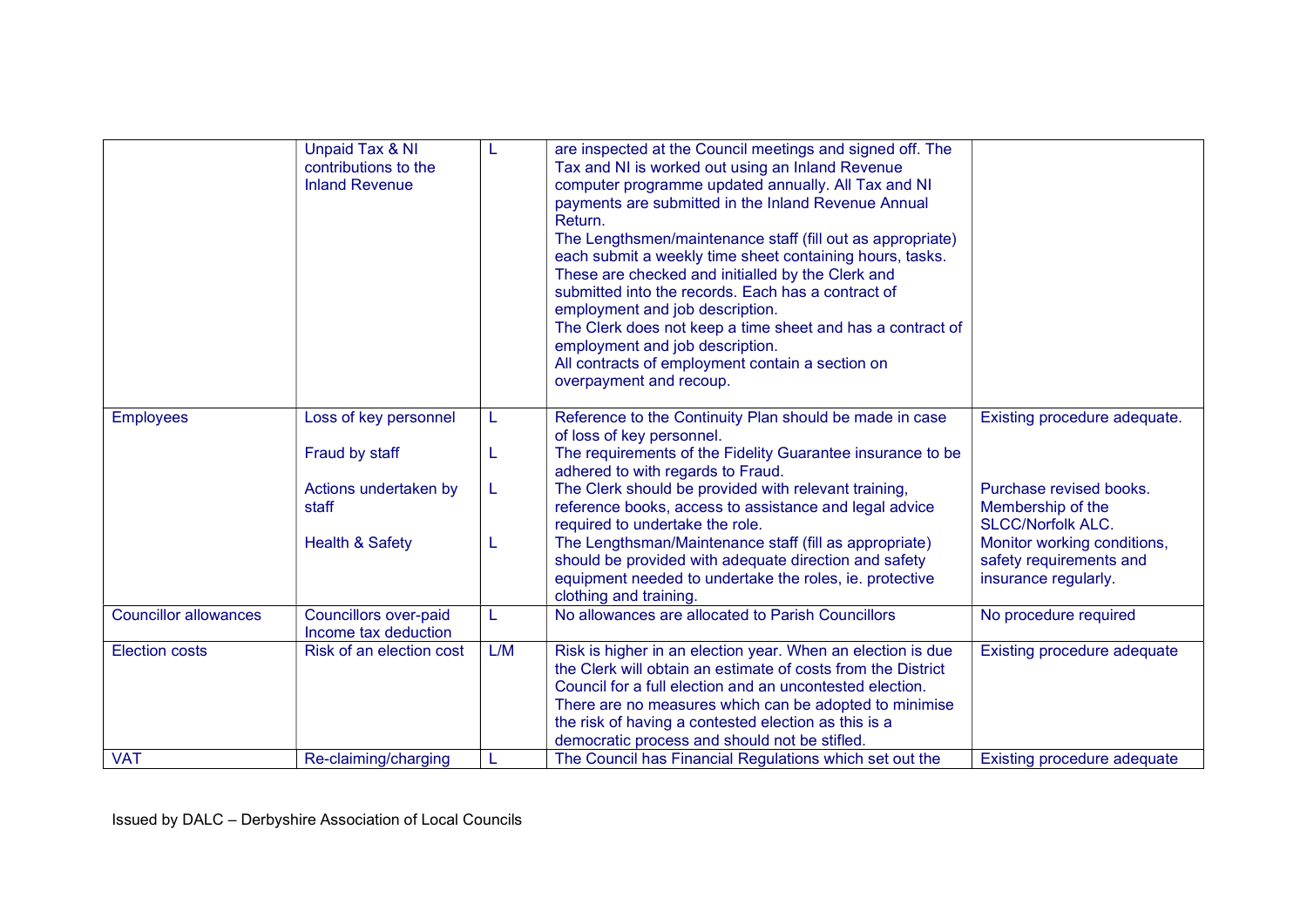|                                                       |                                         |   | requirements                                                                                                                                                                                                                                                                                                                                     |                                                                                              |
|-------------------------------------------------------|-----------------------------------------|---|--------------------------------------------------------------------------------------------------------------------------------------------------------------------------------------------------------------------------------------------------------------------------------------------------------------------------------------------------|----------------------------------------------------------------------------------------------|
| <b>Annual Return</b>                                  | Submit within time limits               |   | Employer's Annual Return is completed and submitted<br>online and to the Inland Revenue within the prescribed time<br>frame by the Clerk. Annual Return is completed and<br>signed by the Council, submitted to the internal auditor for<br>completion and signing then checked and sent on to the<br><b>External Auditor within time limit.</b> | Existing procedures adequate                                                                 |
| <b>Legal Powers</b>                                   | Illegal activity or<br>payments         | L | All activity and payments within the powers of the Parish<br>Council to be resolved and minuted at Full Parish Council<br>Meetings, including a reference to the power used.                                                                                                                                                                     | Powers have been minuted<br>from xxx date                                                    |
| Minutes/Agendas/Notices<br><b>Statutory Documents</b> | Accuracy and legality                   | L | Minutes and agenda are produced in the prescribed<br>method by the Clerk and adhere to the legal requirements.<br>Minutes are approved and signed at the next Council<br>meeting. Minutes and agenda are displayed according to<br>the legal requirements.                                                                                       | Existing procedure adequate.<br>Guidance/training to Chair<br>should be given (if required). |
|                                                       | <b>Business conduct</b>                 | L | Business conducted at Council meetings should be<br>managed by the Chair.                                                                                                                                                                                                                                                                        | Members to adhere to Code<br>of Conduct.                                                     |
| <b>Members interests</b>                              | <b>Conflict of interest</b>             | L | Although not a requirement, the declaring of interests by<br>members at a meeting should be an obvious process to<br>remind Councillors of their duty and should remain on the<br>agenda.                                                                                                                                                        | Existing procedure adequate.                                                                 |
|                                                       | <b>Register of Members</b><br>interests | M | Register of Members Interest forms should be reviewed<br>regularly by Councillors.                                                                                                                                                                                                                                                               | Members take responsibility<br>to update their Register.                                     |
| Insurance                                             | Adequacy                                | L | An annual review is undertaken (before the time of the<br>policy renewal) of all insurance arrangements in place.                                                                                                                                                                                                                                | Existing procedure adequate.                                                                 |
|                                                       | Cost                                    | L | Employers and Employee liability insurance is a necessity<br>and must be paid for.                                                                                                                                                                                                                                                               | Review insurance provision<br>annually.                                                      |
|                                                       | Compliance                              | L | Ensure compliance measures are in place.                                                                                                                                                                                                                                                                                                         | Review of compliance.                                                                        |
|                                                       | <b>Fidelity Guarantee</b>               | M | Ensure Fidelity checks are in place.                                                                                                                                                                                                                                                                                                             |                                                                                              |
| Data protection                                       | Policy<br>Provision                     | L | The Council is registered with the Data Protection Agency                                                                                                                                                                                                                                                                                        | Ensure annual review of<br>registration                                                      |
| Freedom of Information<br>Act                         | Policy                                  | L | The Council has a model publication scheme for Local<br>Councils in place.                                                                                                                                                                                                                                                                       | Monitor and report any<br>impacts of requests made                                           |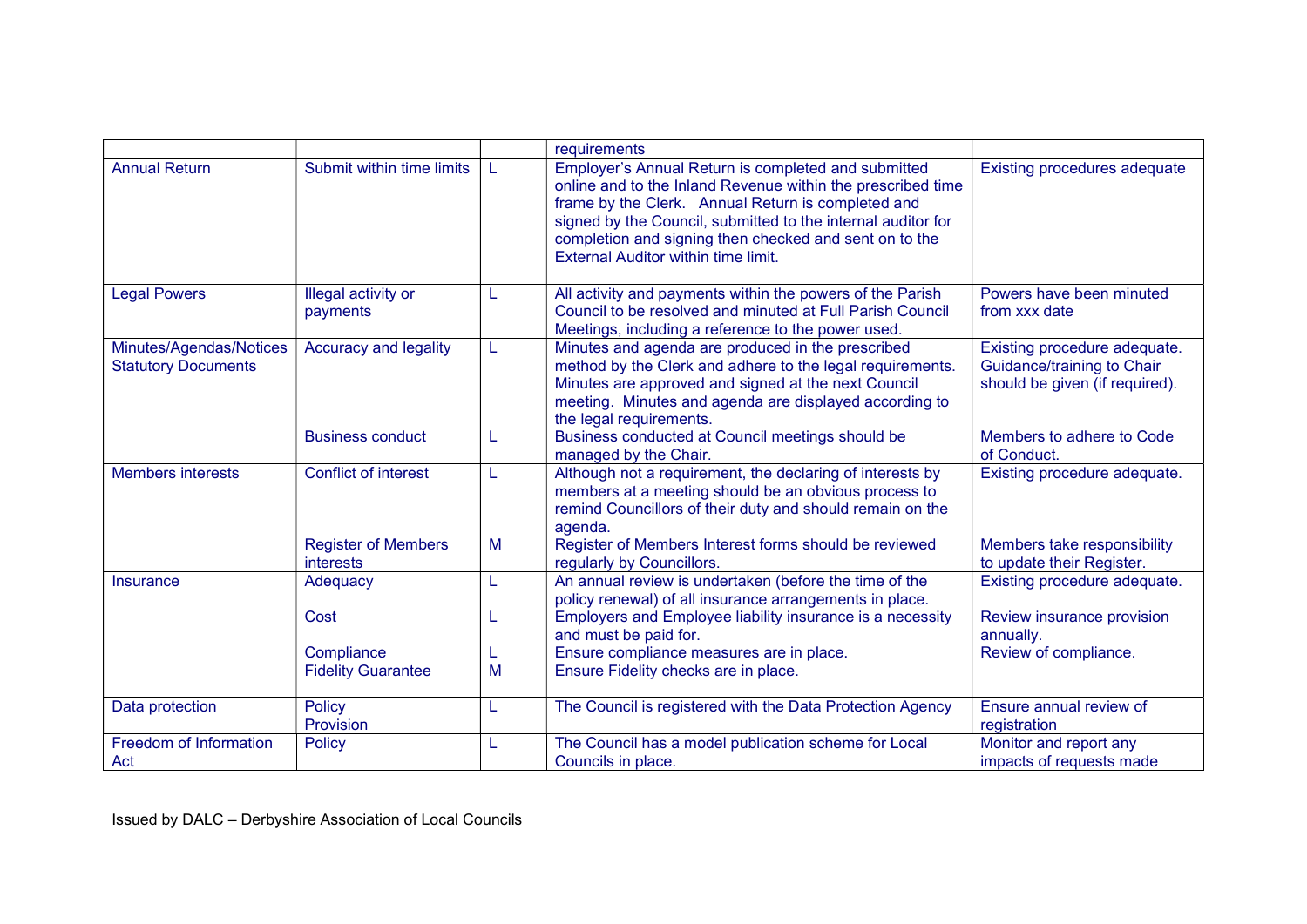| Provision | M | There have been no requests for information to date but<br>the Clerk is aware that if a substantial request arrives then<br>this may require many hours of additional work. The<br>Council is able to request a fee if the work will take more<br>than 15 hours but the applicant also has the right to re -<br>submit the request broken down into sections, thus<br>negating the payment of a fee. | under the F of I Act. |
|-----------|---|------------------------------------------------------------------------------------------------------------------------------------------------------------------------------------------------------------------------------------------------------------------------------------------------------------------------------------------------------------------------------------------------------|-----------------------|
|           |   |                                                                                                                                                                                                                                                                                                                                                                                                      |                       |

| <b>PHYSICAL EQUIPMENT OR AREAS</b> |                                                               |        |                                                                                                                                                                                                                                                                                                     |                                                                    |  |
|------------------------------------|---------------------------------------------------------------|--------|-----------------------------------------------------------------------------------------------------------------------------------------------------------------------------------------------------------------------------------------------------------------------------------------------------|--------------------------------------------------------------------|--|
| <b>Subject</b>                     | <b>Risk(s) Identified</b>                                     | H/M/L  | <b>Management/control of risk</b>                                                                                                                                                                                                                                                                   | <b>Review/Assess/Revise</b>                                        |  |
| <b>Assets</b>                      | Loss or Damage<br>Risk/damage to third<br>party(ies)/property |        | An annual review of assets is undertaken for insurance<br>provision, storage and maintenance provisions.                                                                                                                                                                                            | Existing procedure adequate.                                       |  |
| Maintenance                        | Poor performance of<br>assets or amenities                    |        | All assets owned by the Parish Council are regularly<br>reviewed and maintained. All repairs and relevant<br>expenditure for these repairs are actioned/authorised in<br>accordance with the correct procedures of the Parish<br>Council.                                                           | Existing procedure adequate.<br>Ensure inspections carried<br>out. |  |
|                                    | Loss of income or<br>performance<br>Risk to third parties     | L<br>L | All assets are insured and reviewed annually.<br>All public amenity land is inspected regularly by parish<br>employees.                                                                                                                                                                             |                                                                    |  |
| Notice boards                      | Risk/damage/injury to<br>third parties<br>Road side safety    | L      | Parish Council has X no of notice boards sited around the<br>village.<br>All locations have approval by relevant parties, insurance<br>cover, inspected regularly by the Clerk - any<br>repairs/maintenance requirements brought to the attention<br>of the Parish Council. Keys held by the Clerk. | Existing procedure adequate.                                       |  |
| <b>Street furniture</b>            | Risk/damage/injury to<br>third parties                        |        | The Parish Council is responsible for x no. boundary signs,<br>seat, bike hoops and artwork around the village and covered<br>by insurance. No formalised programme of inspections is<br>carried out, all reports of damage or faults are reported to                                               | Existing procedure adequate.                                       |  |